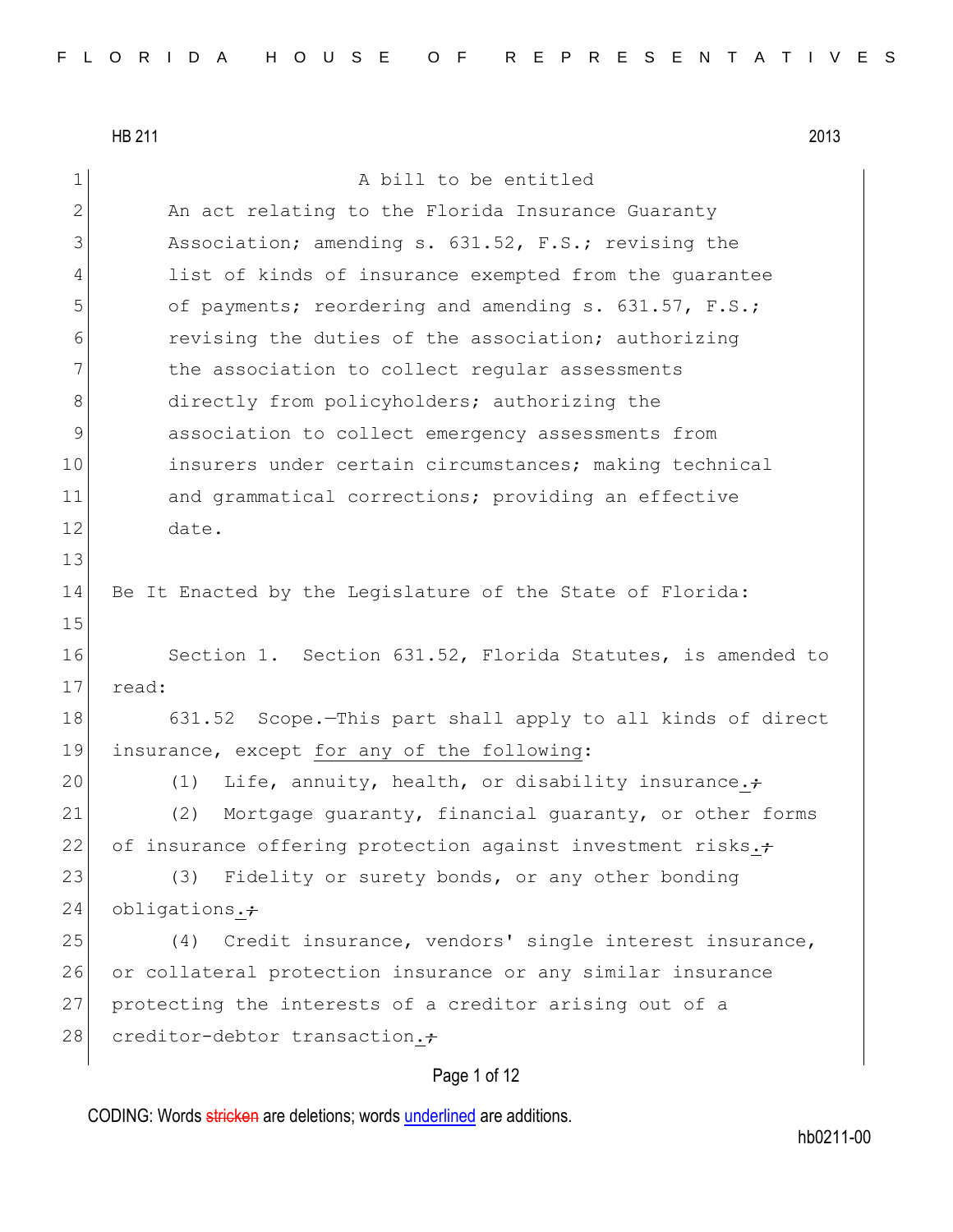| FLORIDA HOUSE OF REPRESENTATIVES |  |  |  |  |  |  |  |  |  |  |  |  |  |  |  |  |  |  |  |  |  |  |  |  |
|----------------------------------|--|--|--|--|--|--|--|--|--|--|--|--|--|--|--|--|--|--|--|--|--|--|--|--|
|----------------------------------|--|--|--|--|--|--|--|--|--|--|--|--|--|--|--|--|--|--|--|--|--|--|--|--|

HB 211 2013 29 (5) Warranty, including motor vehicle service, home 30 warranty, or service warranty. $\div$ 31 (6) Ambulance service, health care service, or preneed 32 funeral merchandise or service. $\div$ 33 (7) Optometric service plan, pharmaceutical service plan, 34 or dental service plan. $\div$ 35 (8) Legal expense. 36 (9) Health maintenance, prepaid health clinic, or 37 continuing care. $\div$ 38  $(10)$  Ocean marine or wet marine insurance. $\div$ 39 (11) Self-insurance and any kind of self-insurance fund, 40 liability pool, or risk management fund. 41 (12) Title insurance. 42 (13) Surplus lines. $\div$ 43 (14) Workers' compensation, including claims under 44 employer liability coverage. 45 (15) Any transaction or combination of transactions 46 between a person, including affiliates of such person, and an 47 insurer, including affiliates of such insurer, which involves 48 | the transfer of investment or credit risk unaccompanied by the 49 transfer of insurance risk.<del>; or</del> 50 (16) Any insurance provided by or guaranteed by 51 government, including policies issued by risk apportionment 52 plans under s. 627.351. 53 Section 2. Subsection (2) of section 631.57, Florida 54 Statutes, is amended, and subsection (3) of that section is 55 reordered and amended, to read: 56 631.57 Powers and duties of the association.-

### Page 2 of 12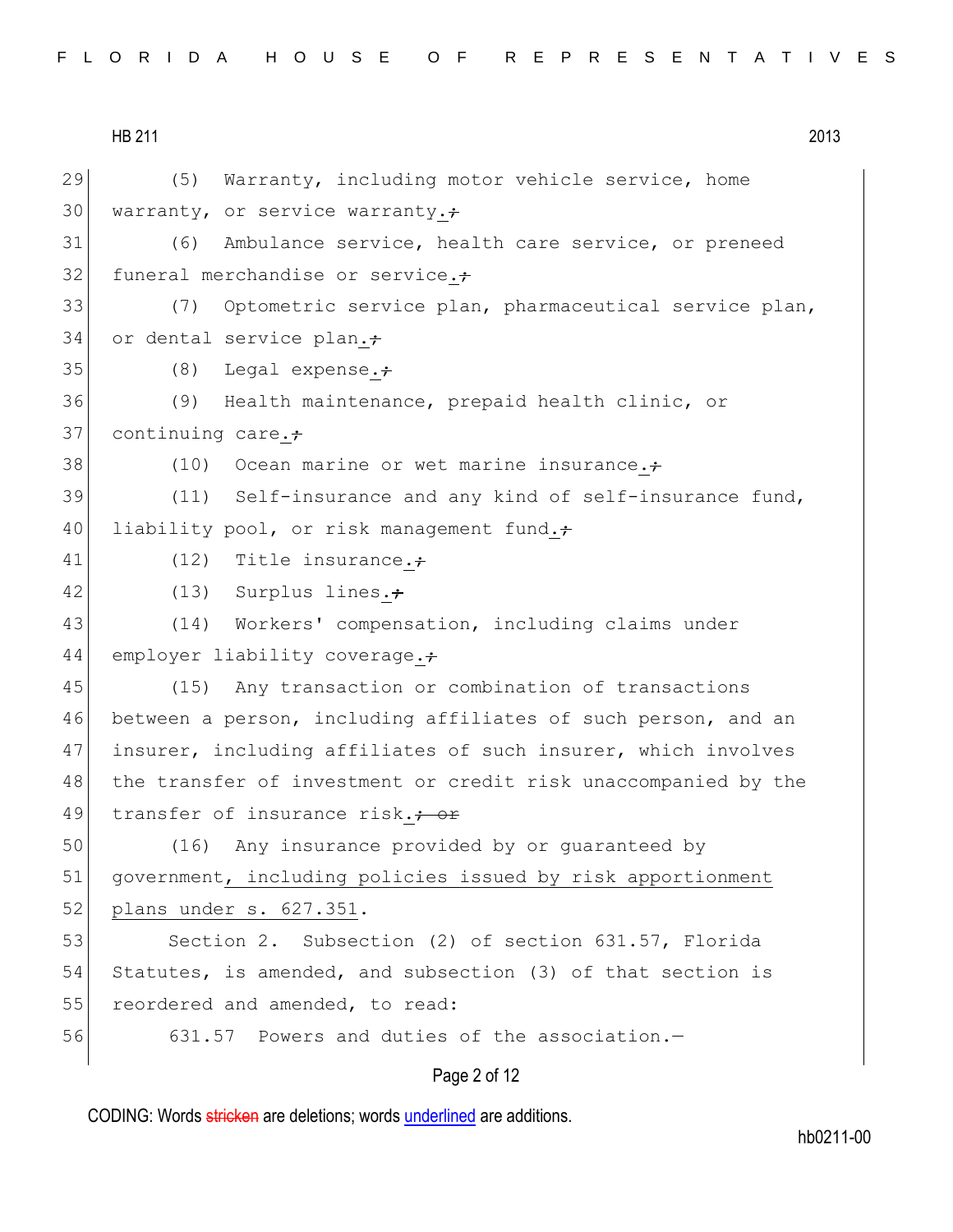57 (2) The association may:

58 (a) Employ or retain such persons as are necessary to 59 handle claims and perform other duties of the association;

60 (b) Borrow funds necessary to effect the purposes of this 61 part in accord with the plan of operation, including borrowing 62 necessary to ensure that its cash flow needs are timely met to 63 pay covered claims when regular and emergency assessments are 64 levied on policyholders under subsection  $(3)$ ;

65 (c) Sue or be sued, provided that service of process is 66 shall be made upon the person registered with the department as 67 agent for the receipt of service of process; and

68 (d) Negotiate and become a party to such contracts as are 69 necessary to carry out the purpose of this part. Additionally, 70 The association may also enter into such contracts with a 71 municipality, a county, or a legal entity created pursuant to  $s$ . 72 163.01(7)(q) as are necessary in order for the municipality, 73 county, or legal entity to issue bonds under s. 631.695. In  $74$  connection with the issuance of  $\frac{1}{2}$  such bonds and the entering 75 into of  $\frac{any}{any}$  such  $\frac{1}{3}$  necessary contracts, the association may agree 76 to such terms and conditions as the association deems necessary 77 and proper.

78 (3)(a) To the extent necessary to secure  $\frac{1}{2}$  the funds for the 79 respective accounts paying for the payment of covered claims, to 80 pay the reasonable costs to administer such accounts  $the$  same,  $81$  and to the extent necessary to secure the funds for the account 82 specified in s.  $631.55(2)$  (b) or to retire indebtedness, 83 including, without limitation, the principal, redemption 84 premium, if any, and interest on, and related costs of issuance

## Page 3 of 12

CODING: Words stricken are deletions; words underlined are additions.

hb0211-00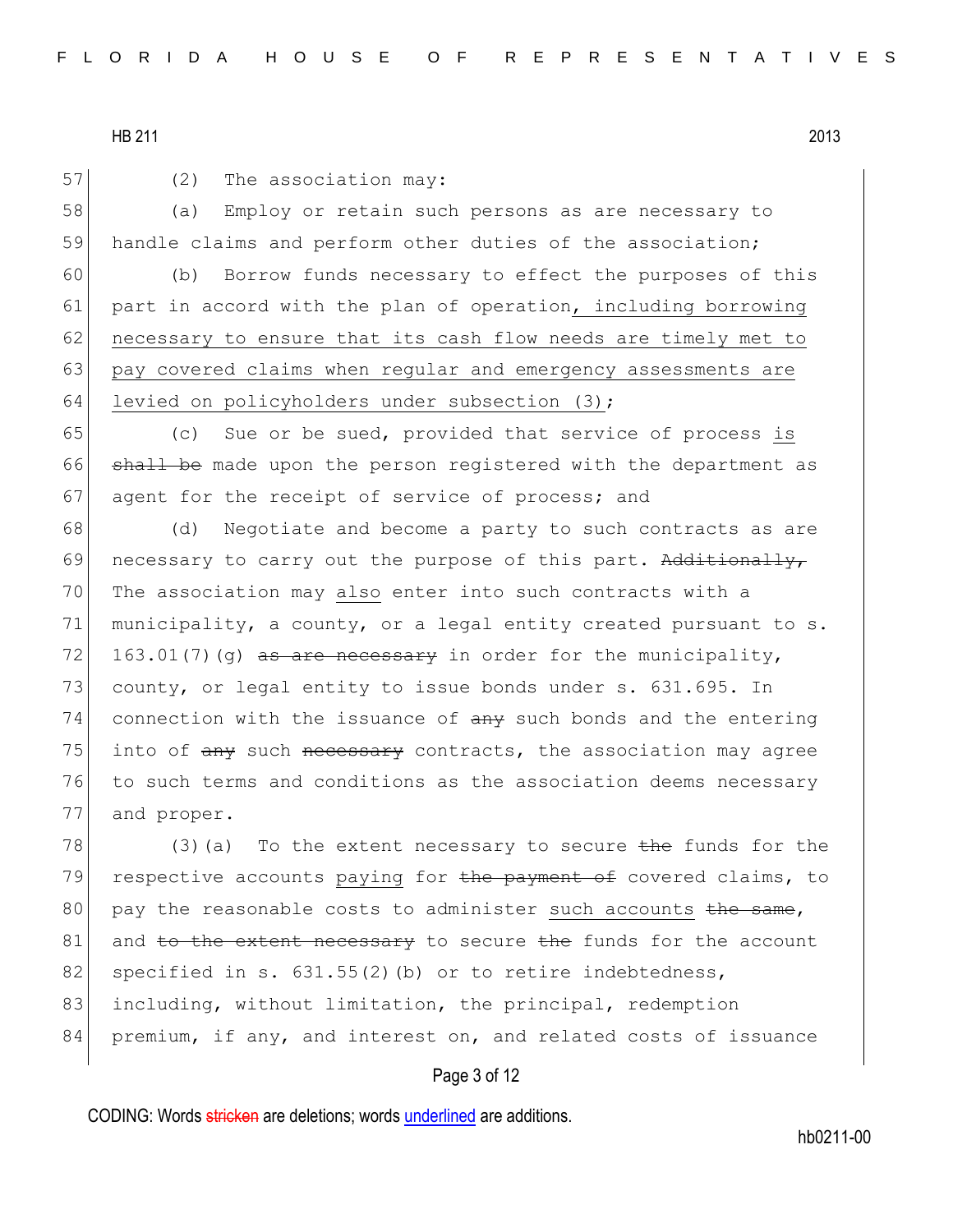85 of, bonds issued under s. 631.695 and the funding of any 86 reserves and other payments required under the bond resolution 87 or trust indenture pursuant to which such bonds have been 88 issued, the office, upon certification of the board of 89 directors, shall levy regular assessments in the proportion that 90 each insurer's net direct written premiums in this state in the 91 classes protected by the account bears to the total of the said 92 net direct written premiums received in this state by all such 93 insurers for the preceding calendar year for the kinds of 94 insurance included within such account. Reqular assessments 95 shall be remitted to and administered by the board of directors 96 in the manner specified by the approved plan. Each insurer so 97 assessed has shall have at least 30 days' written notice as to 98 the date the assessment is due and payable. Every assessment 99 shall be made as a uniform percentage applicable to the net 100 direct written premiums of each insurer in the kinds of 101 insurance included within the account in which the assessment is 102 made. The regular assessments levied against an any insurer may 103 shall not exceed in any one year exceed more than 2 percent of 104 that insurer's net direct written premiums in this state for the 105 kinds of insurance included within such account during the

106 calendar year next preceding the date of such assessments. An 107 insurer may fully recoup regular assessments levied against 108 prior year premiums by applying a separate recoupment factor to 109 the premium of policies of the same kind or line as were 110 considered by the office in determining the assessment liability 111 of the insurer or insurer group. 112 (b) In lieu of collecting the regular assessment under

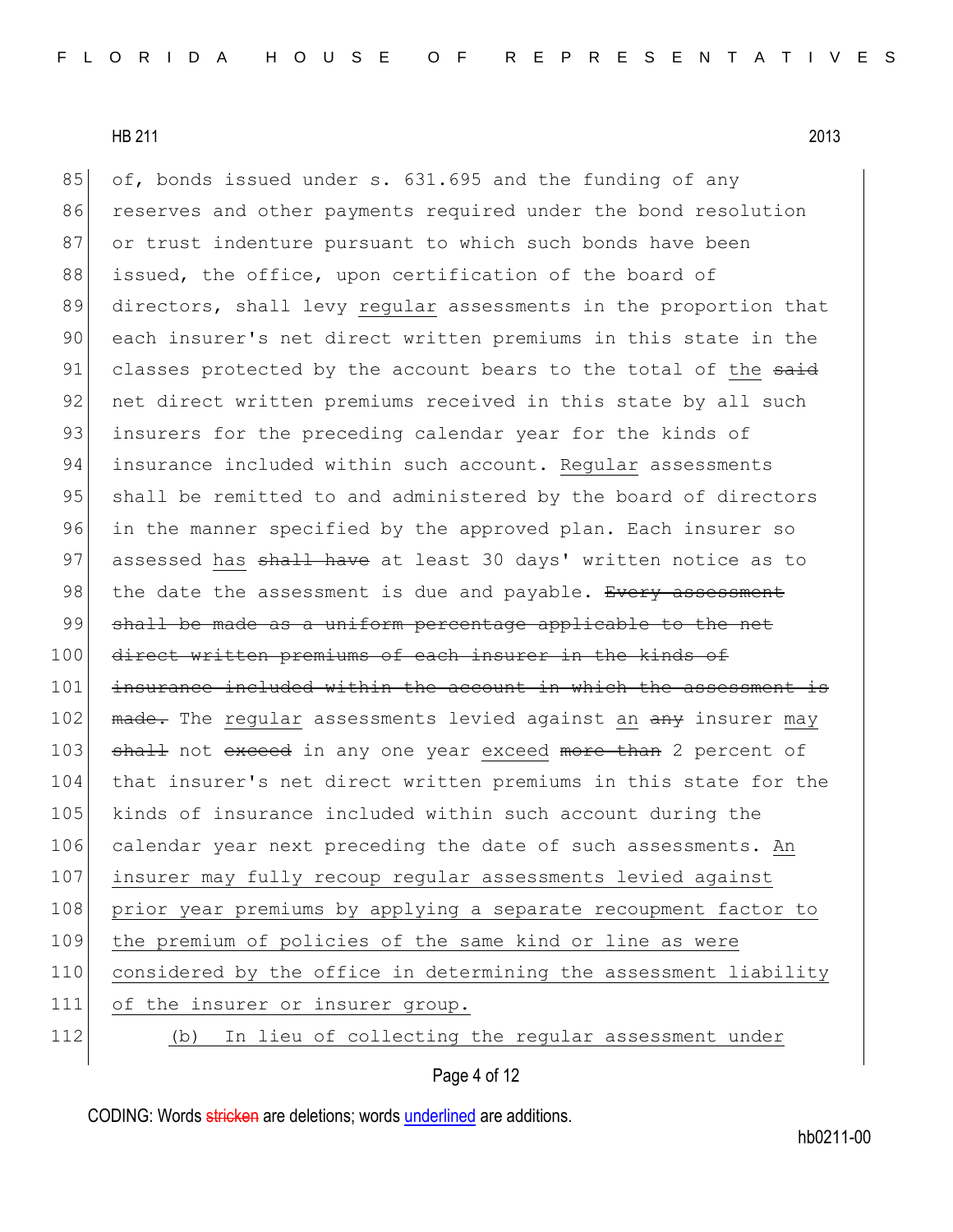paragraph (a) from insurers, the association may collect all or part of the assessment directly from policyholders. If the association elects to collect the assessment directly from policyholders, the office shall issue an order specifying the date the board requires the insurers to begin collecting the 118 assessment, which must be at least 90 days after the date the board levies the assessment. The order must specify a uniform 120 percentage determined by the board, and verified by the office, of the direct written premium for all lines of business in the applicable accounts. The assessment collected may not exceed 2 123 percent of the premium in any single year. The insurers shall collect such assessments without being affected by any credit, 125 limitation, exemption, or deferment. Assessments collected under this paragraph shall be transferred regularly to the association 127 as set forth in the order levying the assessment.

128 (e) (b) If sufficient funds from regular and emergency such 129 assessments, together with funds previously raised, are not 130 available in any one year in the respective account to make all 131 the payments or reimbursements then owing to insurers, the funds 132 available shall be prorated and the unpaid portion shall be paid 133 as soon thereafter as funds become available.

 $|134|$  (c) The Legislature finds and declares that all 135 assessments paid by an insurer or insurer group as a result of a 136 levy by the office, including assessments levied pursuant to 137 paragraph (a) and emergency assessments, constitute advances of 138 funds from the insurer to the association. An insurer may fully 139 recoup such advances by applying a separate recoupment factor to 140 the premium of policies of the same kind or line

## Page 5 of 12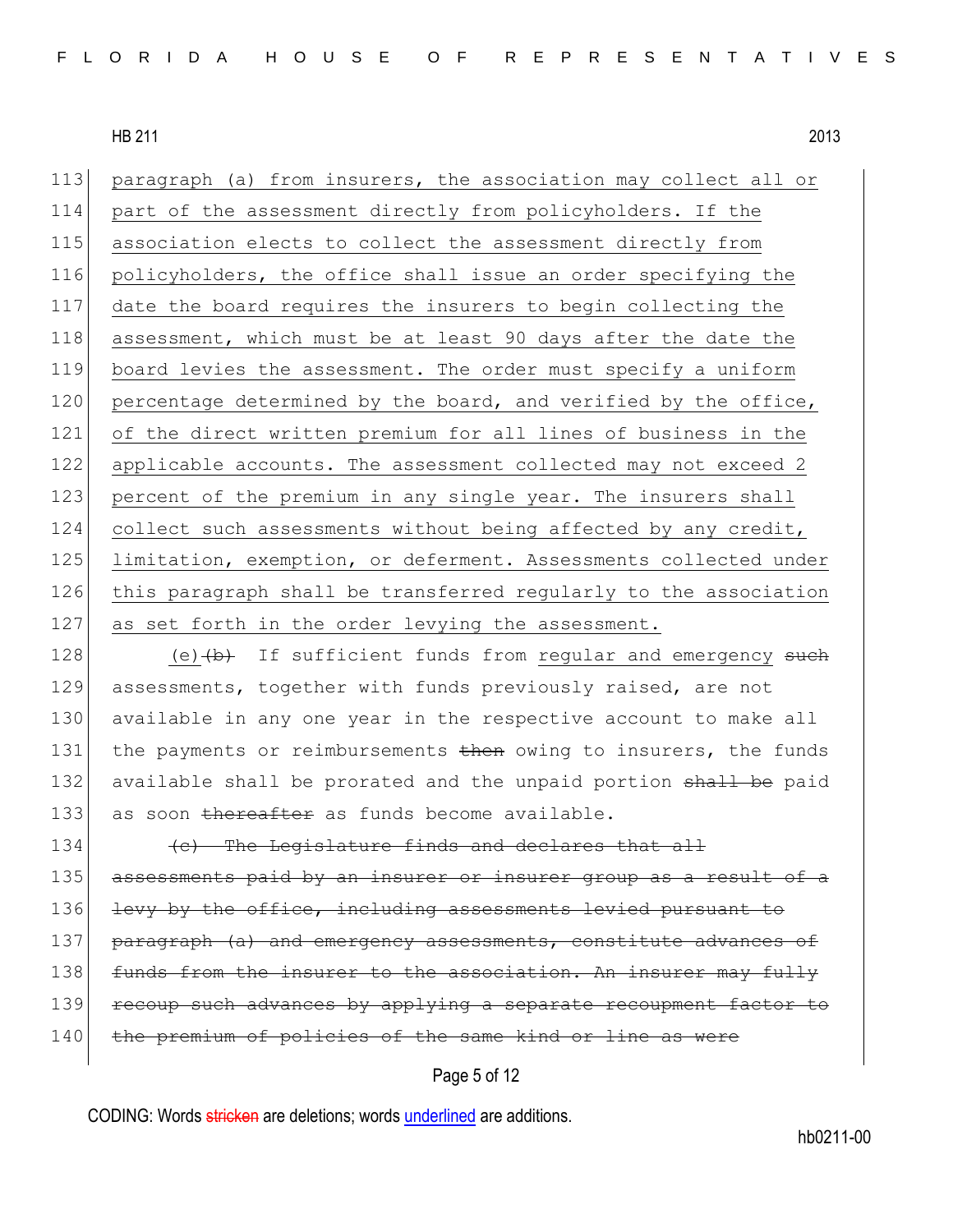141 considered by the office in determining the assessment liability 142 of the insurer or insurer group.

143  $(f)$   $(d)$  No State funds may not of any kind shall be 144 allocated or paid to the said association or any of its 145 accounts.

146  $(c)$  (c)  $\left(\frac{e}{1 \cdot a} \cdot \right)$  In addition to regular assessments otherwise 147 authorized under  $\pm n$  paragraph (a), and to the extent necessary 148 to secure the funds for the account specified in s.  $631.55(2)$  (b) 149 for the direct payment of covered claims of insurers rendered 150 insolvent by the effects of a hurricane and to pay the 151 reasonable costs to administer such claims, or to retire 152 indebtedness, including, without limitation, the principal, 153 redemption premium, if any, and interest on, and related costs 154 of issuance of, bonds issued under s. 631.695 and the funding of 155 any reserves and other payments required under the bond 156 resolution or trust indenture pursuant to which such bonds have 157 been issued, the association office, upon certification of the 158 board of directors, shall levy emergency assessments directly 159 upon policyholders, which shall be collected by insurers holding 160 a certificate of authority. Pursuant to such levy, the office 161 shall issue an order specifying the date the board requires the 162 insurers to begin collecting the assessment, which must be at 163 least 90 days after the date the board levies the assessment. 164 The order must specify a uniform percentage determined by the 165 board, and verified by the office, of the direct written premium 166 for all lines of business in the applicable accounts. The 167 assessment collected may not exceed 2 percent of the premium in 168 any single year. The insurers shall collect such assessments

### Page 6 of 12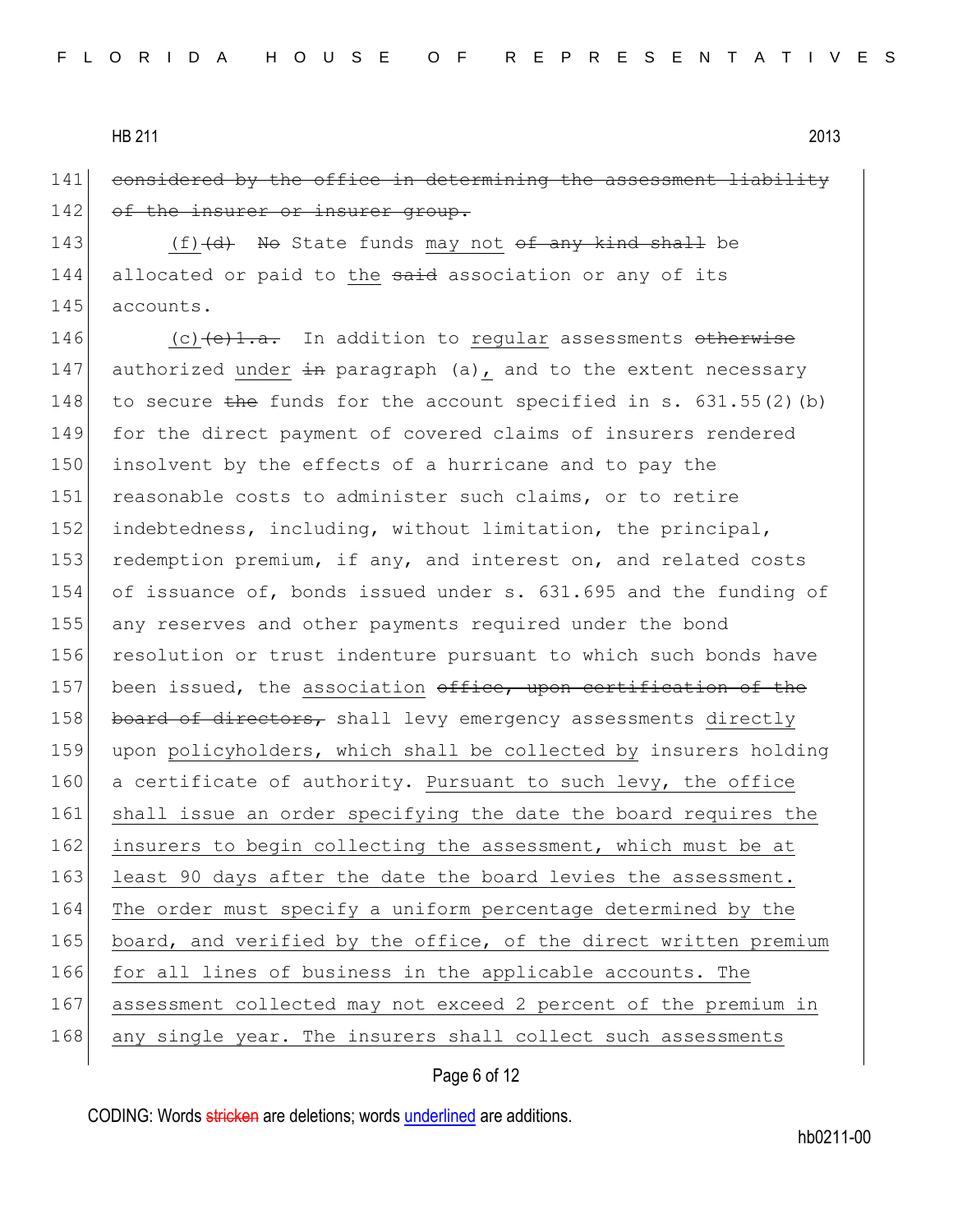169 without being affected by any credit, limitation, exemption, or 170 deferment. Assessments collected by insurers under this 171 paragraph shall be transferred regularly to the association as 172 set forth in the order levying the assessment.

173 1. If, after consultation with its financial advisor, the 174 board determines that it must immediately begin paying the 175 covered claims of one or more insolvent insurers and financing 176 is not reasonably available, it may levy the emergency 177 assessment on insurers in the same manner as set forth in 178 paragraph (a), except that an emergency assessment may be paid 179 by the insurer in a single payment or, at the option of the 180 association, in 12 monthly installments with the first 181 installment being due and payable at the end of the month after 182 the emergency assessment is levied and subsequent installments 183 being due by the end of each succeeding month. The emergency 184 assessments payable under this paragraph by any insurer shall 185 not exceed in any single year more than 2 percent of that 186 insurer's direct written premiums, net of refunds, in this state 187 during the preceding calendar year for the kinds of insurance 188 within the account specified in s.  $631.55(2)(b)$ .

189 2.<del>b.</del> Any Emergency assessments authorized under this 190 paragraph shall be levied by the office only upon insurers 191 referred to in sub-subparagraph a., upon certification as to the 192 need for such assessments by the board of directors. If  $\frac{1}{2}$  the 193 event the board of directors participates in the issuance of 194 bonds in accordance with s. 631.695, emergency assessments shall 195 be levied in each year that bonds issued under s. 631.695 and 196 secured by such emergency assessments are outstanding in such

## Page 7 of 12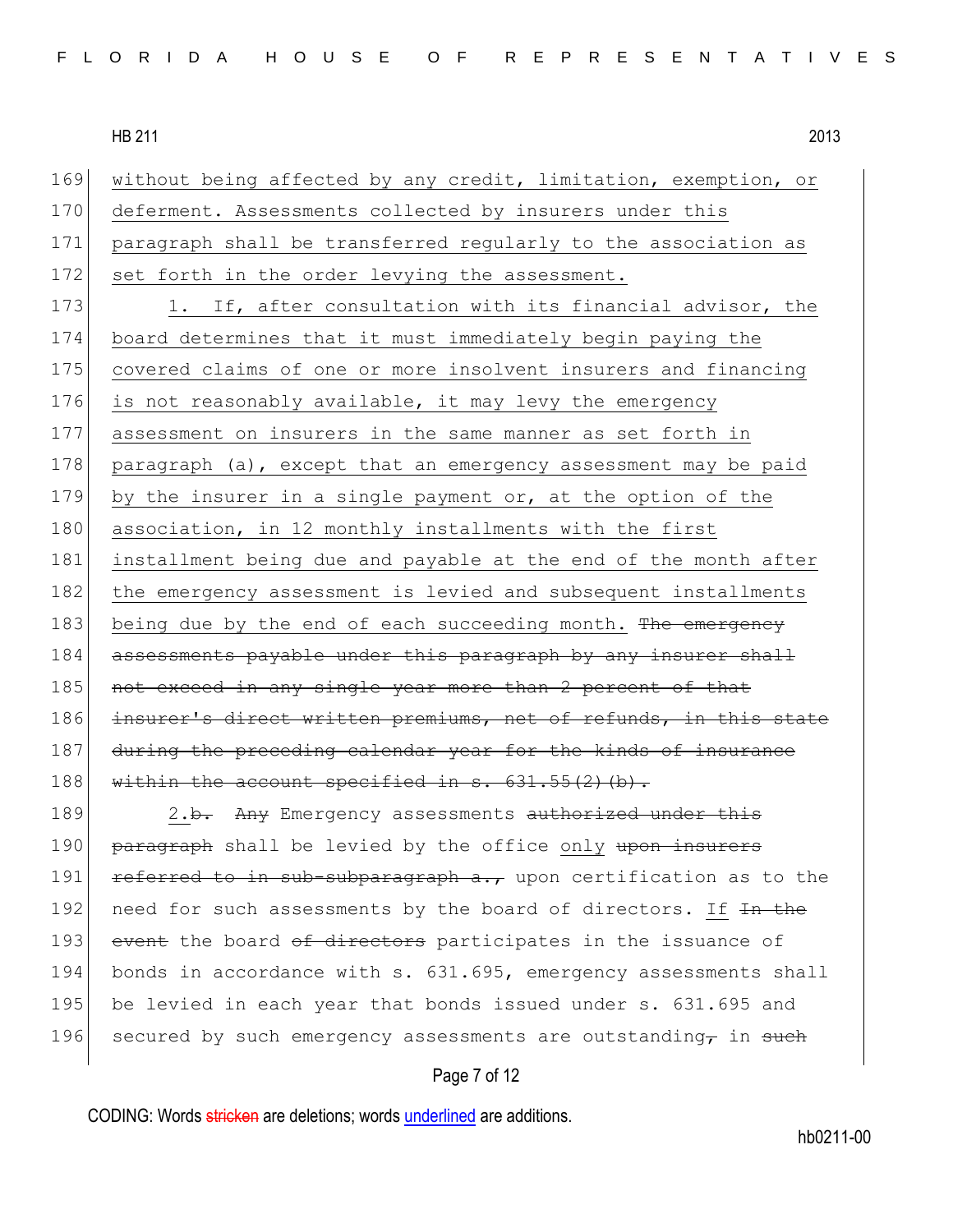197 amounts up to such 2 percent 2-percent limit as required in 198 order to provide for the full and timely payment of the 199 principal of, redemption premium, if any, and interest on, and 200 related costs of issuance of, such bonds. The emergency 201 assessments provided for in this paragraph are assigned and 202 pledged to the municipality, county, or legal entity issuing 203 bonds under s.  $631.695$  for the benefit of the holders of such 204 bonds, in order to enable such municipality, county, or legal 205 entity to provide for the payment of the principal of, 206 redemption premium, if any, and interest on such bonds, the cost 207 of issuance of such bonds, and the funding of any reserves and 208 other payments required under the bond resolution or trust 209 indenture pursuant to which such bonds have been issued, without 210 the necessity for  $\theta$  any further action by the association, the 211 office, or any other party. If To the extent bonds are issued 212 under s. 631.695 and the association secures determines to 213 secure such bonds by a pledge of revenues received from the 214 emergency assessments, such bonds, upon such pledge of revenues, 215 shall be secured by and payable from the proceeds of such 216 emergency assessments, and the proceeds of emergency assessments 217 levied under this paragraph shall be remitted directly to and 218 administered by the trustee or custodian appointed for the 219 payment of such bonds.

220 e. Emergency assessments under this paragraph may be 221 payable in a single payment or, at the option of the 222 association, may be payable in 12 monthly installments with the 223 first installment being due and payable at the end of the month 224 after an emergency assessment is levied and subsequent

# Page 8 of 12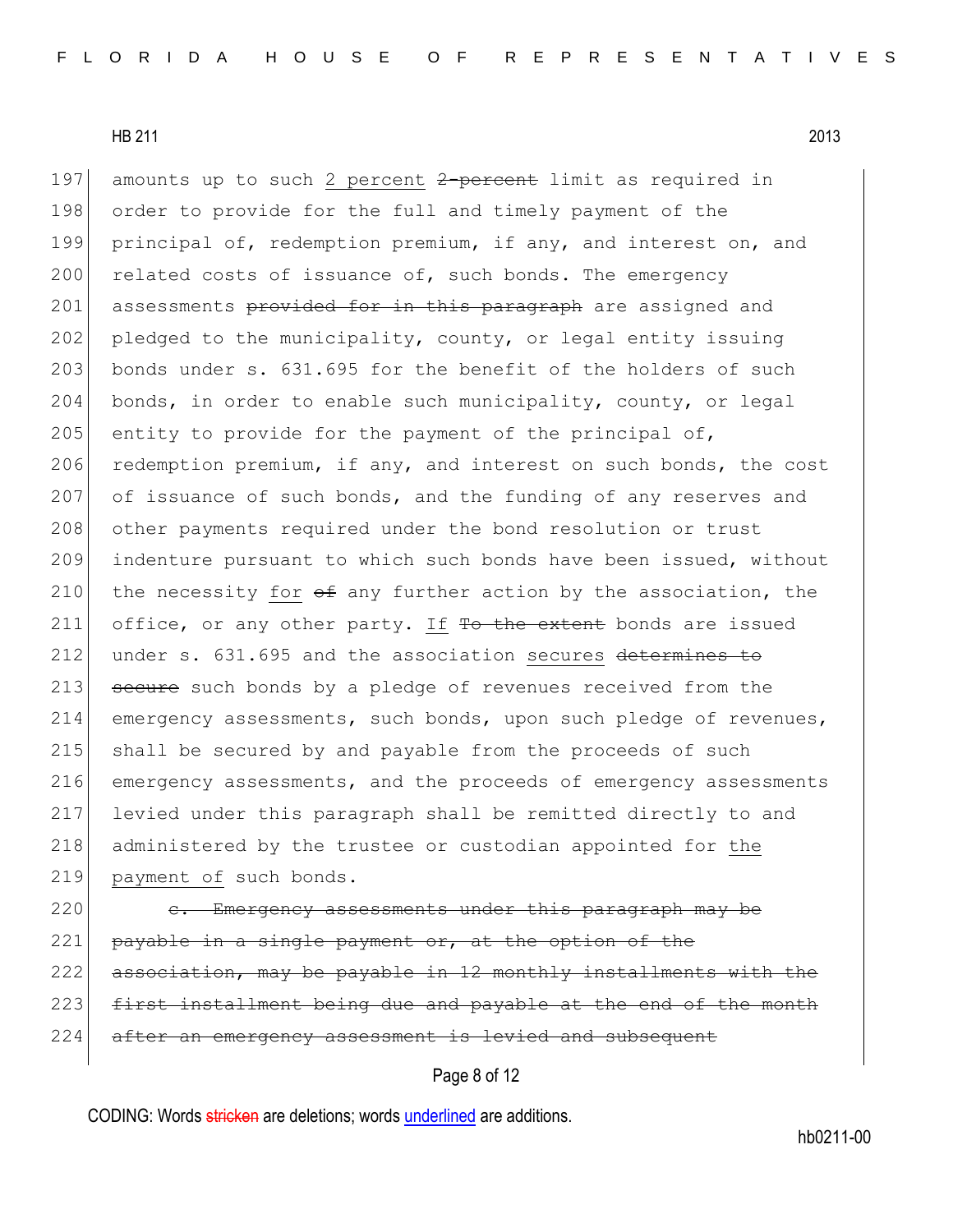225 installments being due not later than the end of each succeeding  $226$  month.

227 3.<del>d.</del> If emergency assessments are imposed, the report 228 required by s.  $631.695(7)$  must  $shall$  include an analysis of the 229 revenues generated from the emergency assessments imposed under 230 this paragraph.

231 4.e. If emergency assessments are imposed, the references 232 in sub-subparagraph  $(1)$   $(a)$  3.b. and s. 631.695 $(2)$  and  $(7)$  to 233 regular assessments levied under paragraph (a) must shall 234 include emergency assessments imposed under this paragraph.

235  $\sim$  5.2. If the board of directors participates in the 236 issuance of bonds in accordance with s. 631.695, an emergency 237 annual assessment under this paragraph must shall continue while 238 the bonds issued with respect to which the assessment was 239 imposed are outstanding, including any bonds the proceeds of  $240$  which were used to refund bonds issued pursuant to s. 631.695, 241 unless adequate provision has been made for the payment of the 242 bonds in the documents authorizing the issuance of such bonds.

243 6.3. Emergency assessments under this paragraph are not 244 premium and are not subject to the premium tax, to any fees, or 245 to any commissions. An insurer is liable for all emergency 246 assessments that the insurer collects and shall treat the 247 failure of an insured to pay an emergency assessment as a 248 failure to pay the premium. An insurer is not liable for 249 uncollectible emergency assessments.

250 (d)  $(f)$  The recoupment factor applied to policies in 251 accordance with paragraph (a) or subparagraph (c)1. paragraph 252  $\left(-e\right)$  shall be selected by the insurer or insurer group so as to

### Page 9 of 12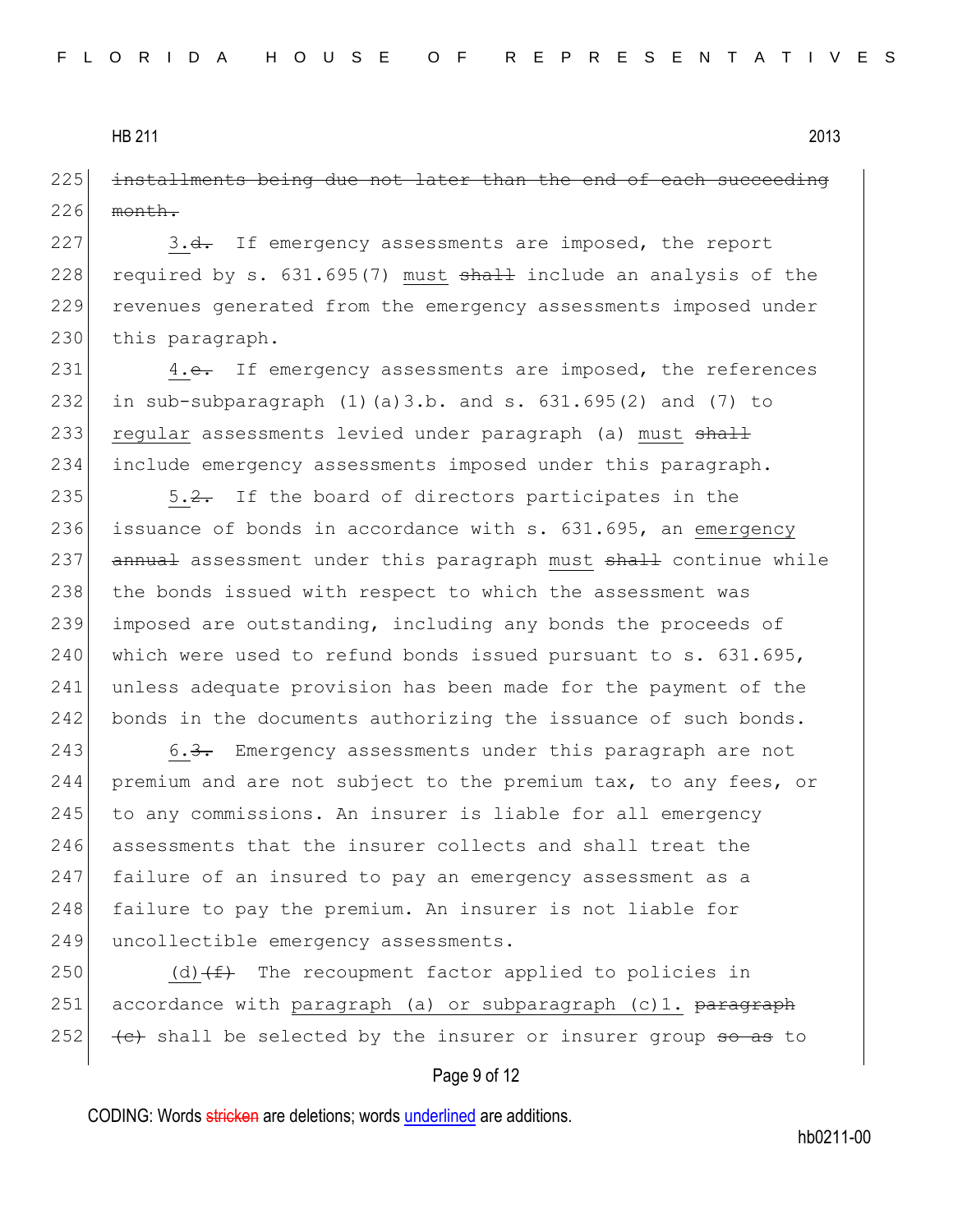253 provide for the probable recoupment of both assessments levied 254 pursuant to paragraph  $(a)$  and emergency assessments over a 255 period of 12 months, unless the insurer or insurer group, at its 256 option, elects to recoup the assessment over a longer period. 257 The recoupment factor applies shall apply to all policies of the 258 same kind or line as were considered by the office in 259 determining the assessment liability of the insurer or insurer 260 group issued or renewed during a 12-month period.

261 1. If the insurer or insurer group does not collect the 262 full amount of the assessment during one 12-month period, the 263 insurer or insurer group may apply recalculated recoupment 264 factors to policies issued or renewed during one or more 265 succeeding 12-month periods.

266 2. If, at the end of a 12-month period, the insurer or 267 insurer group has collected from the combined kinds or lines of 268 policies subject to assessment more than the total amount of the 269 assessment paid by the insurer or insurer group, the excess 270 amount shall be disbursed as follows:

271 a.<del>1.</del> If the excess amount does not exceed 15 percent of 272 the total assessment paid by the insurer or insurer group, the 273 excess amount shall be remitted to the association within 60 274 days after the end of the 12-month period in which the excess 275 recoupment charges were collected.

276 b.2. If the excess amount exceeds 15 percent of the total 277 assessment paid by the insurer or insurer group, the excess 278 amount shall be returned to the insurer's or insurer group's 279 current policyholders by refunds or premium credits. The 280 association shall use any remitted excess recoupment amounts to

## Page 10 of 12

CODING: Words stricken are deletions; words underlined are additions.

hb0211-00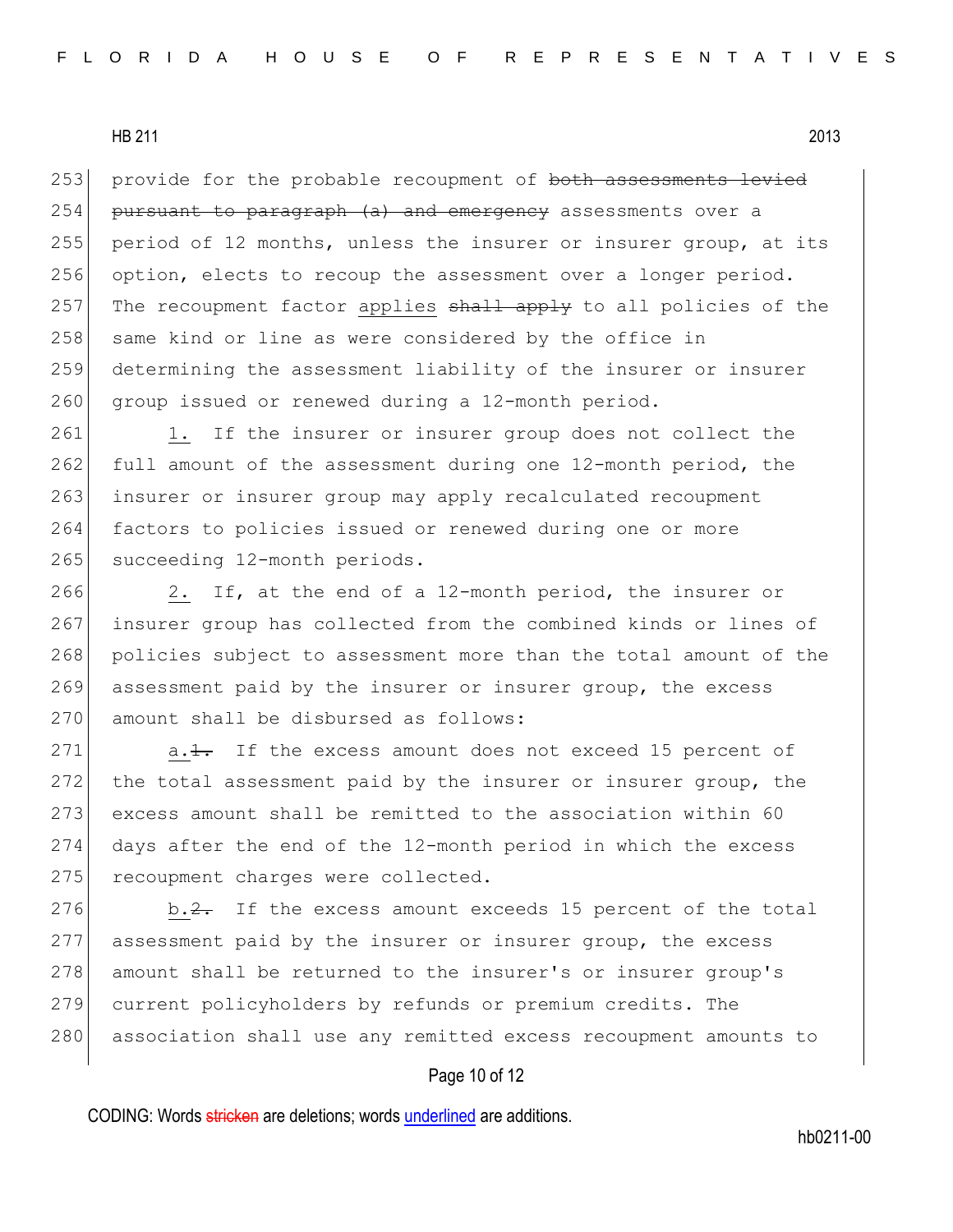281 reduce future assessments.

282 3. $\left\langle \varphi \right\rangle$  Amounts recouped pursuant to this paragraph 283 subsection for regular assessments levied under paragraph (a) 284 due to insolvencies on or after July 1, 2010, are considered 285 premium solely for premium tax purposes and are not subject to 286 fees or commissions. However, insurers shall treat the failure 287 of an insured to pay a recoupment charge as a failure to pay the 288 premium.

289  $\vert$  4.  $\vert$  4. At least 15 days before applying the recoupment 290 factor to any policies, the insurer or insurer group shall file 291 with the office a statement for informational purposes only 292 setting forth the amount of the recoupment factor and an 293 explanation of how the recoupment factor will be applied. Such 294 statement must shall include documentation of the assessment 295 paid by the insurer or insurer group and the arithmetic 296 calculations supporting the recoupment factor. The insurer or 297 insurer group may use the recoupment factor at any time after 298 the expiration of the 15-day period. The insurer or insurer 299 group need submit only one informational statement for all lines 300 of business using the same recoupment factor.

 $\vert$  5.  $\langle i \rangle$  Within No later than 90 days after the insurer or insurer group has completed the recoupment process, the insurer or insurer group shall file with the office, for information purposes only, a final accounting report documenting the 305 recoupment. The report must shall provide the amounts of assessments paid by the insurer or insurer group, the amounts and percentages recouped by year from each affected line of business, and the direct written premium subject to recoupment

## Page 11 of 12

CODING: Words stricken are deletions; words underlined are additions.

hb0211-00